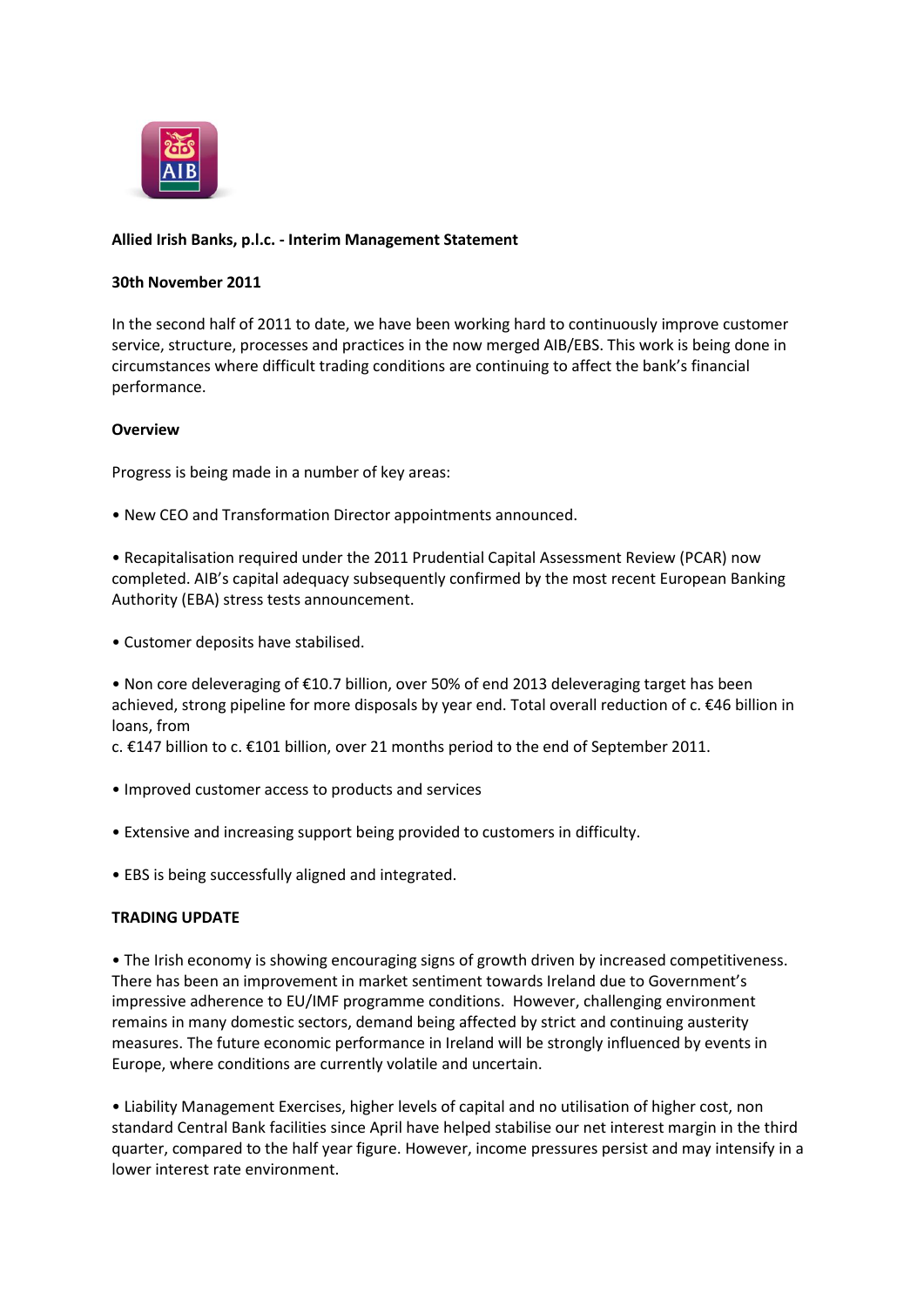• Net income continues to be negatively affected by elevated costs of deposits and funding and Government Guarantee costs. As deleveraging continues, reliance on ECB facilities should reduce which is welcome but will further emphasise the higher cost of customer deposits.

• Lower earning loan volumes as impaired loans continue to increase and volume of new business continues to be affected by muted customer demand.

• Costs are broadly stable in the 9 months to September vs same period in 2010, lower staff costs have been offset by higher restructuring and transformation costs and also higher cost of resources required to work with customers in difficulty. Negotiations are ongoing to find agreement on a severance programme that is acceptable to all stakeholders.

# **ASSET QUALITY**

• Impaired loans have continued to increase across business and personal sectors, levels of arrears in the mortgage book increased in the third quarter for both AIB and EBS.

• Expected bad debt provisions for 2011 will reflect the continued asset quality deterioration. The provisions that AIB incurs in 2011 will also reflect the Central Bank of Ireland's guidance\* that banks should adopt a more conservative and prudent approach to provisioning, to the extent possible within International Financial Reporting Standards (IFRS).

• The bad debt provisions for 2011 should position AIB to reduce its bad debt charge in 2012. The outlook for 2012 and beyond will be influenced by the domestic and international economic environment.

• NAMA transfers completed in October, €20.4bn in total transferred at an overall discount of c. 55%.

## **CUSTOMER ACTIVITY AND FUNDING**

• Improving customer access to products and services, taking steps to simplify the credit application and fulfilment process to better satisfy customer requirements. Recruiting, training and deploying staff to engage and deliver in locations and at times that suit our customers.

• Committed to continue providing a range of highly competitive products and services to customers, including lowest priced variable rate mortgages.

• In the year to date, AIB / EBS has supported over 12,000 customers in difficulty with mortgage repayments on their homes. Identifying and will speedily implement further solutions for our customers under the Mortgage Arrears Resolution Strategy.

• Over 800 dedicated staff (an increase of 200 in last 6 months) are assigned to specialised lending units around the country, managing 29,000 SME customers in difficulty.

• Deposits have been stable in recent months, particularly since recapitalisation completed in July. Some early signs of balances increasing, though competition is intense and pricing very high.

• Value of EBS brand underlined by the strong resilience of its deposits.

## **NON-CORE DELEVERAGING**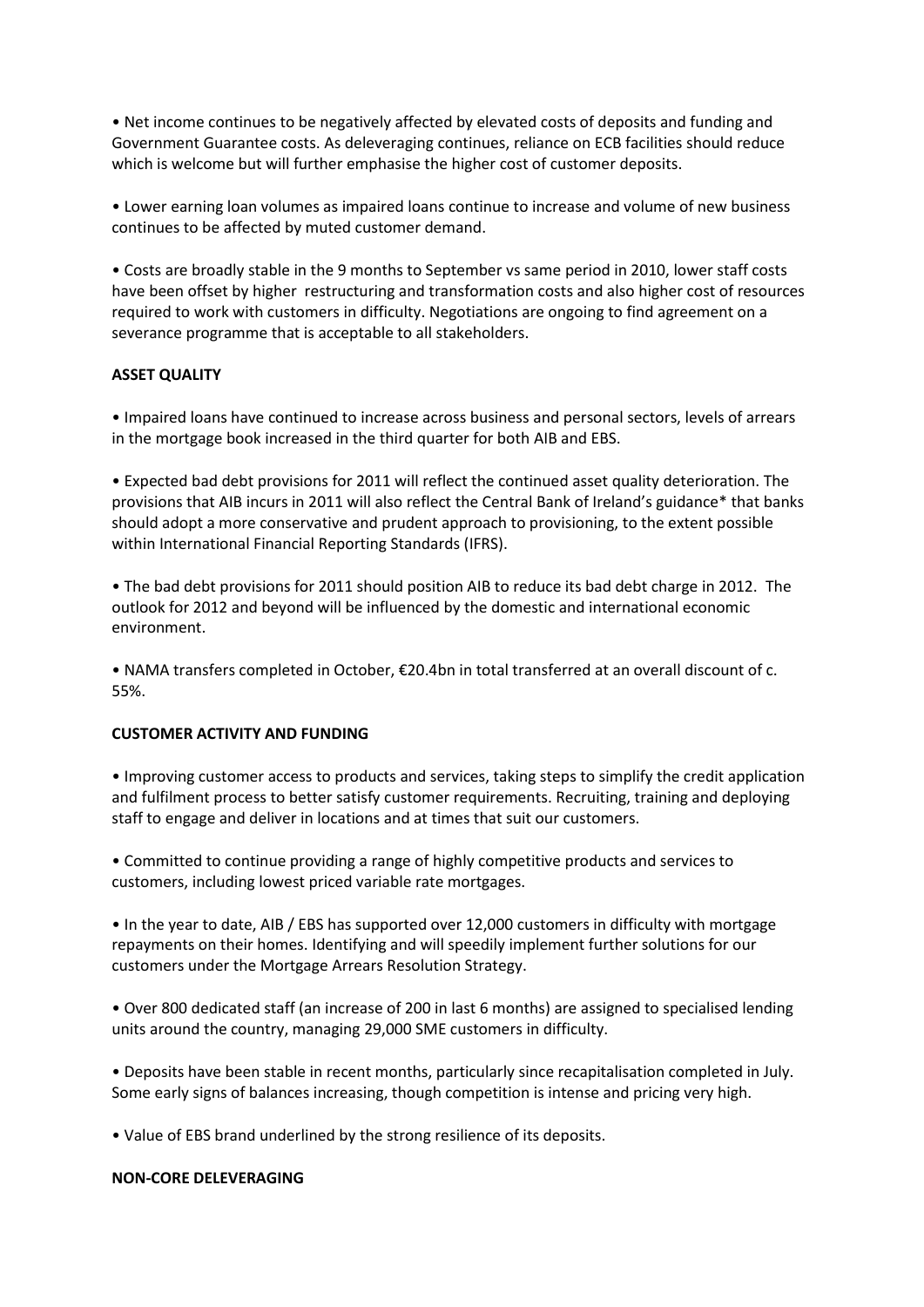• To date, AIB has exceeded the 2011 objectives agreed with the Central Bank of Ireland as part of the Financial Measures Programme in terms of amount delevered, overall cumulative haircut achieved and total capital impact.

• Achieved €10.7 billion of non core deleveraging by the end of October 2011 through execution of a controlled strategy, featuring asset disposals, repayments and redemptions and increased provisioning.

• Asset disposals comprised principally property, project and leveraged finance assets located in the United States and Europe.

• Disposals achieved at better discounts than those assumed in the base case of the Financial Measures Programme and the capital impact of disposals to date has been broadly neutral.

• The pipeline for further asset disposals to year end remains strong, containing over €1bn, subject to market conditions.

• Repayments and redemptions to date principally in overseas locations. Achieved through a deliberate strategy to accelerate run-off and amortisation of non core assets located abroad, thereby minimising losses and preserving capital.

• The non-core team continues to prepare the pipeline for further non-core asset disposals.

# **CAPITAL**

• Following completion of the recapitalisation programme, AIB is adequately capitalised as underlined by the recent EBA tests of European banks. At end of September, AIB's core tier one capital ratio was c. 20%.

*\* Banking Supervision: Our Approach 2011 update – 30th June 2011*

*- ENDS -*

## *For further information, please contact:*

Alan Kelly Director of Corporate Affairs & Marketing AIB Group Bankcentre Ballsbridge Dublin 4 Tel: +353-1-641 2162

#### *Forward-looking statements*

This update contains certain "forward-looking statements" within the meaning of Section 27A of the US Securities Act of 1933, as amended, and Section 21E of the US Exchange Act of 1934, as